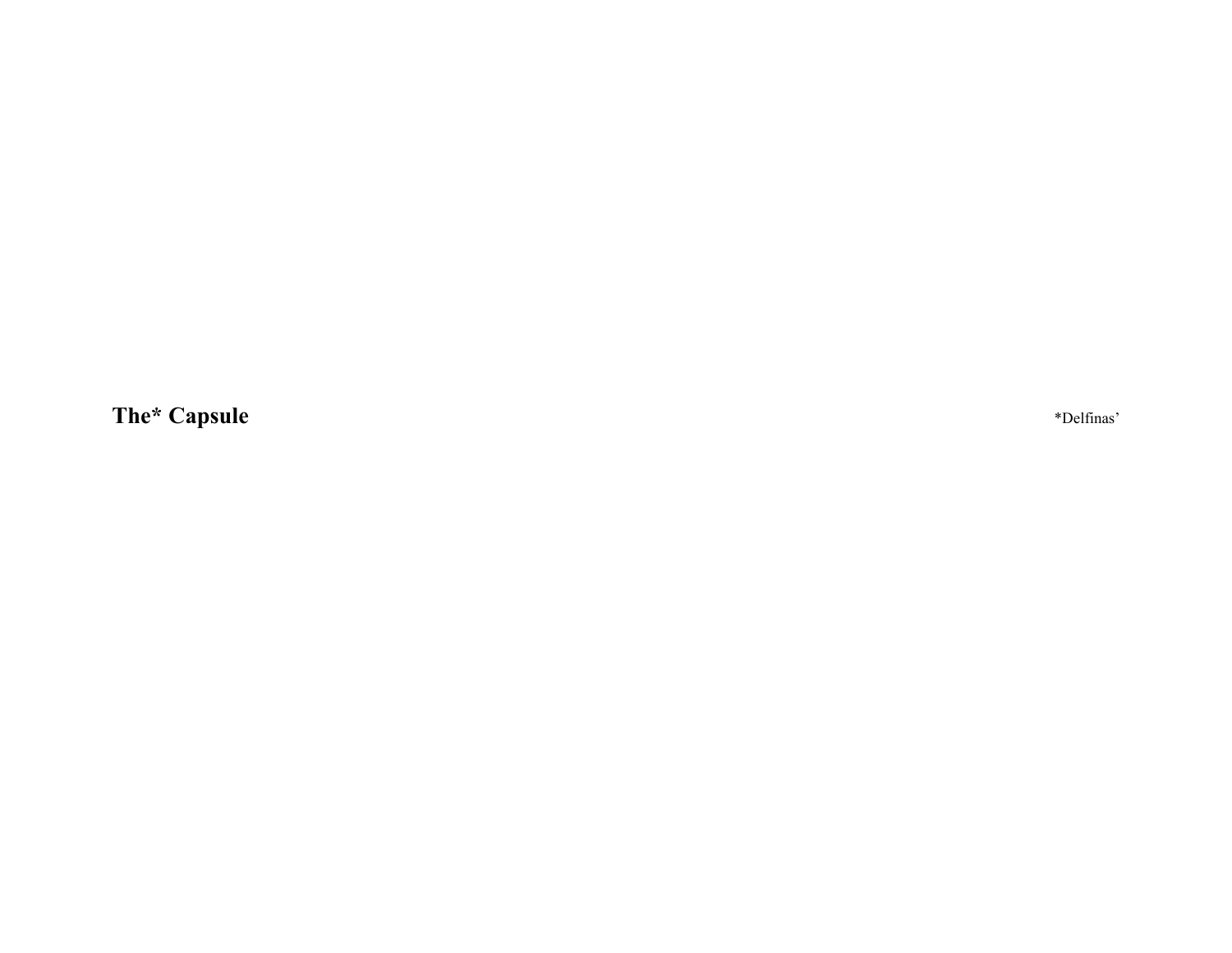My Capsule is one hundred percent handcrafted.

I am once more amazed at the power of procedural memory as my fingertips type these words: my fingers know exactly where to press, even as the layers of superglue mixed with prickled blood between my fingertips and the computer keys don't allow for actual physical contact between the two. The desired letters appear on screen. Perhaps the superglue is not too bad a mediator after all.<sup>1</sup> Especially my thumb, index, and middle fingers of both hands feel--and look like--they might not recuperate (I know they will... The center of my thumbnail, though, seems to have gained some irreparable indent). Working with scissors and needles and exacto knives can be dangerous. Fortunately, only I know how much hurt and bleed was necessary to bring the Capsule into existence. Only I know how much hurt and bleed I can push through in the process of creation.

At its core, the Capsule is held together by a skeleton of the same curved wires that at one point held together previous and precarious versions of myself. These Delfinas include an ambitious push-over (grey push-up, 32D), a dreamer performer (flowered light-blue, 32C), as well as a nightowl (strapless blue, 32C). Those bras have been inhabited by Delfinas that transpired out of fear, translated out of need, always transgressed out of nature. Delfinas that, likely unconsciously, lived in contradictions.<sup>2</sup> I have had many laughs in those bras (my teenage cries used to happen mostly at bedtime, and I have *never* been the kind to allow bras into bed). Not only laughs but also excitements and exams and kisses and caresses and treasures and trespassings. It makes sense, then, that I hold the

<sup>1</sup> As a subject I came and come into existence through mediation. The utilization of signifiers to denote positions and relationships mediates my experience of such positions and relationships — not only in retroactive narrative, but also in my present experience. My experience of subjectivity then is, at its core, one of employment and processing of signs to describe experiences: a mediated (and thus distorted) experience.

2 The sense of self is built gradually. In this process of construction, the ego ideal and the ideal ego function as bricks (Fink). The ego ideal, external versions of myself that I internalize, is built out of my own reflections and other people's projections on me. The ideal ego, the elevated image of myself that I have in my psyche, takes the form of my own projections and other people's reflections. What a game of mirrors *(one day, I want to live in a house with a front door that opens into a beautiful living room with only mirrors as walls, and walk through the room smiling at myself)*! As I mature, the needs that were once communicated with baby cries increase in complexity and specificity. The specificity of the needs that I both require and am supposed to fulfill increase and, in parallel, so do the specificity of the signs that are attached to such needs. The acquisition of more and more complex signs gradually and eventually reveals to me that there are signifiers attached to me that reside in contradiction. The foundational aspect of living in this "flow of projections and reflections ricochetting off us" (Maggie Nelson) is that the self cannot be signed as cohesive: the projections and reflections — mediated through signifiers will necessarily come into contradiction with one another.\*\*\*\*\*

\*\*\*\*\* Inhabiting contradiction is especially evident to those perceived as holders of a quality called "femaleness." The specificity of the signifiers attached to it does not contradict their vastness; rather, it exposes the inherent contradiction characteristic of any list that is too large to be exclusive (be smart/be stupid; be saintly/de devilish, be pure/be game; dominate/subordinate). I inhabit a body that is meant to receive yet ought to be locked, that is inherently dirty yet ought to be continuously cleaned, that is made for others yet I ought to control.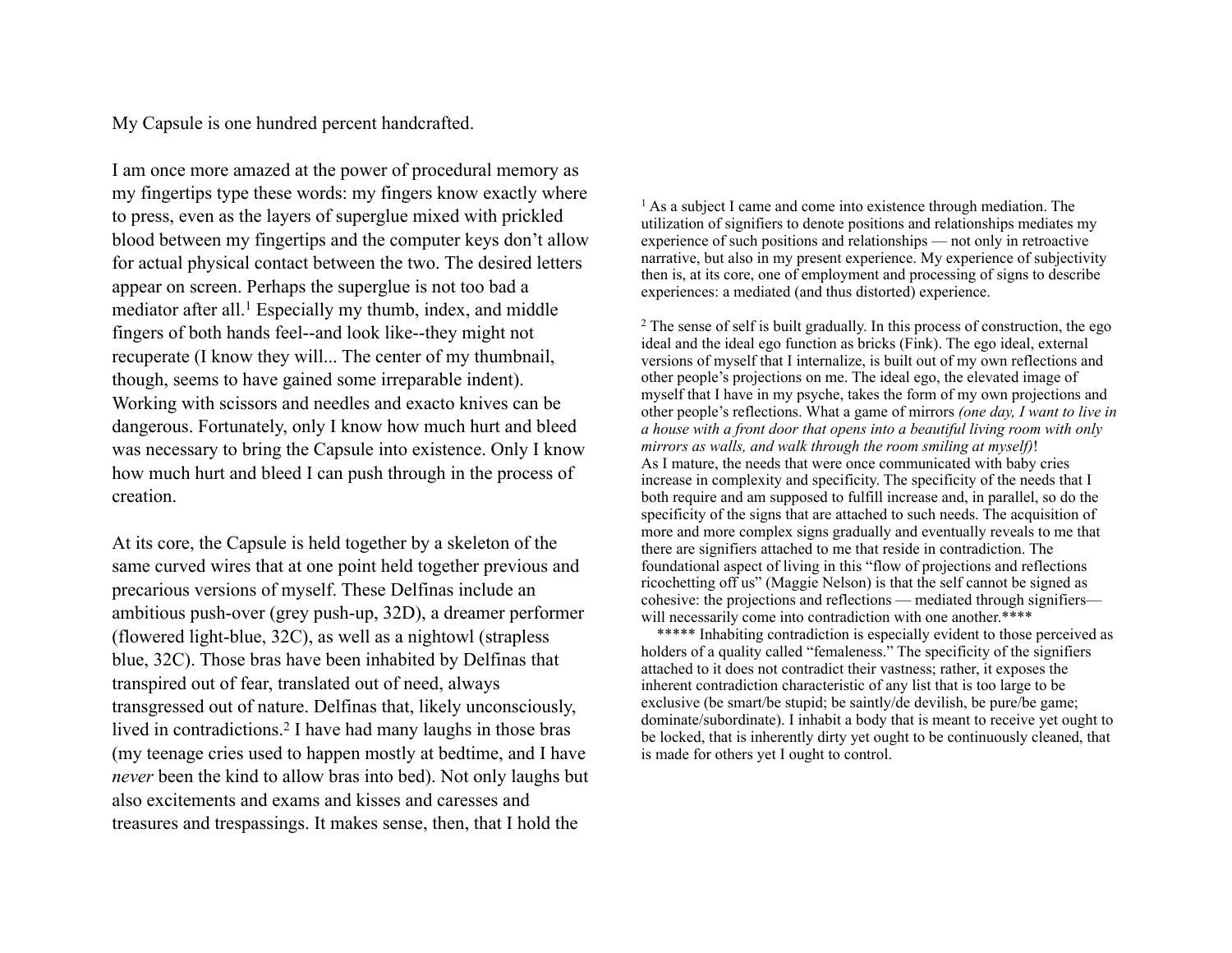ambitious push-over and the dreamer performer and the nightowl dearly. Perhaps that is the reason why those wires never made it to the trash, even though I am an avid antihoarder and I decided more than four years ago that I was never wearing wired bras again. Somehow these always remained in the drawer, carefully folded under all the socks I knew I would never get to because I always do my laundry in time so I don't have to wear the ones with holes. I very recently discovered that the current Delfina finally feels like she can't put those on with a straight face anymore. It's gone, the innocence of a pushup bra is gone.3 So, in their naiveté, these are people that I love yet don't miss. They're gone.4

So what to do with them? Throwing them (the bras/the selves) to the trash seemed unnecessarily aggressive, given that I did not regret any of it (I only look like I do today because yesterday I looked like I did). Keeping them in the drawer, for another four years, seemed unnecessarily futile and perceptibly masochistic ("I wish these weren't imbued with so much *meaning!* for goodness sake" would continue to fill my mind every time I realized It was time for laundry). So I took the bras out of the drawer and placed them in our dinner table and told myself that something would come out of that. Those wires and the lost selves they had contained had to be re-signed. I had to give them some semblance of life again.5

There was a period of bra-stagnancy for a few weeks. "The project," as it [the bra adventure, the final for the class, my daily life] came to be called, became increasingly encroaching of mental space. *I NEED TO WORK ON MY PROJECT,* I would say to myself and Karen and my friends and strangers

<sup>3</sup> My awareness of gender as a routine accomplishment, instilled in every action of my life, and fundamentally interactional, is irreversible. Candace West and Don Zimmerman (1987) taught me this; I read that gender is structured by repeated evaluations by others, and thus becomes aspirational, as one expects to be assessed. They define placement in a sex category as "established and sustained by the socially required identificatory displays that proclaim one's membership in one or the other category" (127). If the main purpose of doing gender is to "bolster claims to membership in a sex category" (127), then I am pretty sure I don't want to claim membership to a group that can only wear push-up bras. My identificatory displays can't be *that* obvious... I'm not *that* boring...

4 The realization of Loss, in my experience, is the realization of the Loss of someone I could have been. The Loss of the Potential Self. Perhaps that Loss is more obvious with the Loss of a lover (*We Could Have Been*), but the Loss of past selves is also inescapable if conscious change and growth are prized above all. I felt a semblance of that Loss when I realized I could not go back to smilingly wearing the wires around my ribs.

5 Kristeva taught me that I had to re-sign Loss as the functional center of my creation. For Kristeva, the translation of Loss into signification is based upon the reanimation of a signifier that represents Loss. In other words, we have to try to replace the originally and subsequent Loss through translation into something beautiful, innovative or creative (an "artifice") which takes you beyond your psyche: "In the place of death and so as not to die of the other's death, I bring forth—or at least I rate highly—an artifice, an ideal, a "beyond" that my psyche produces in order to take up a position outside itself — ek-tasis" (99). Working around Loss is held in the creative power of bringing dynamism to what was static. A rebirth of the self then becomes possible by having an affirmative relationship to the void, to my lack and Loss.

"Re-signation" encapsulates the most effective and least painful relationship to Loss (always my goal). "Re-signation" is a re-assignment of signs, a resignification of meaning. It is an active application of meaning; it encompasses activity, dynamism, and agency (as opposed to simple "resignation" to Loss as subjugation).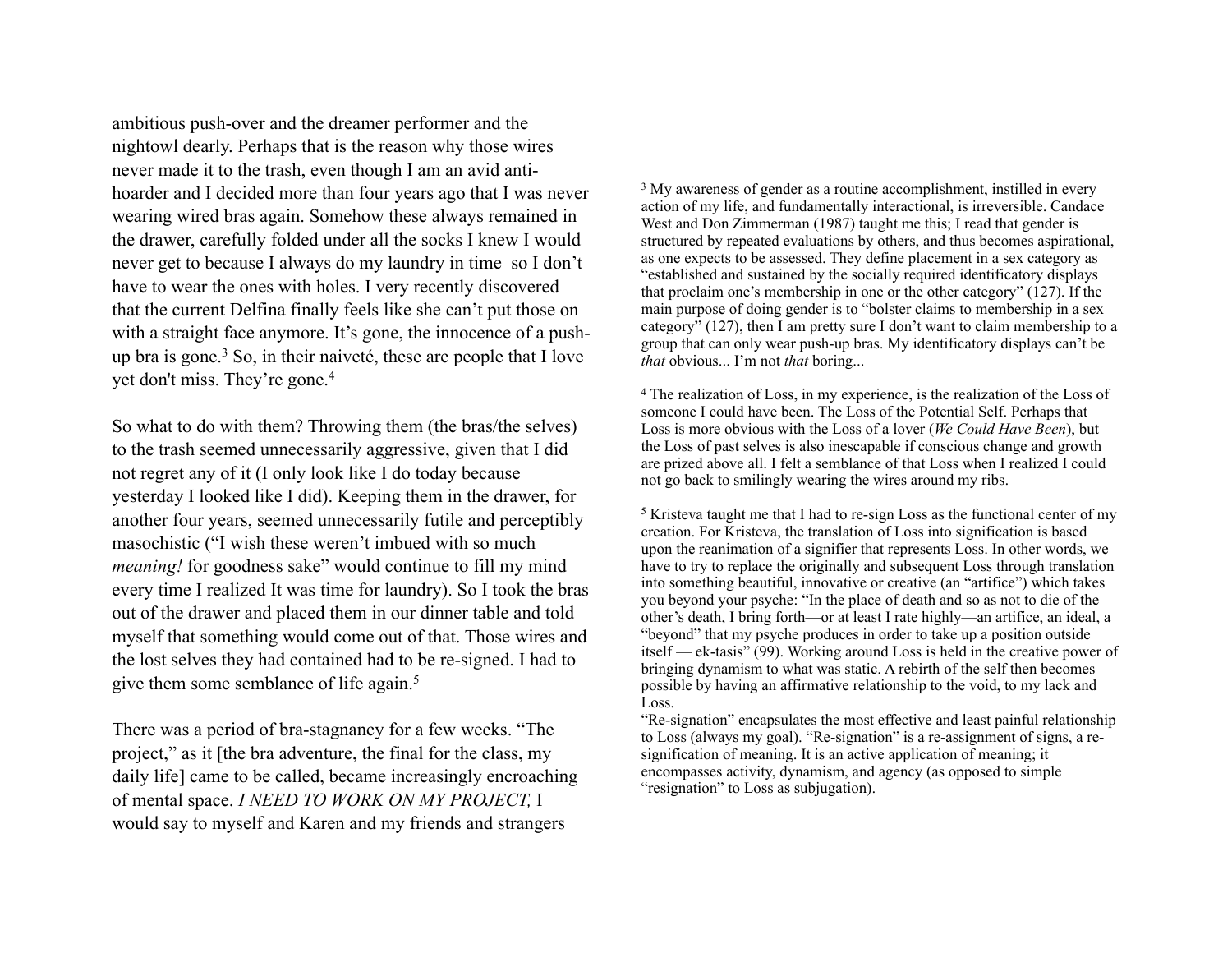whenever I felt de-centered. *I will synthesize my broken limbs and then I'll know.* Demand for table space also increased (other pieces of myself joined the bras, including some socks with holes, socks with no semblance of a potential match, pieces of wood, a golden leaf I found on my way to work, the extra fabric from some pants I cut into shorts, the extra fabric from some long-sleeved shirt I cut into a short-sleeved shirt, endless scraps of paper with annotated thoughts that came in passing or in altered states of mind.) What to some may have looked like a pile of trash in the dining room, to me was an organized chaos of colors and textures that had once carried my essence. Whenever I found something in my pocket that did not fulfill an immediate need but also did not warrant elimination, it would go on the table (I got approval from Karen to take up most of the table "just for a little while... until the project is done." Bless her patient heart.) My computer space was also greatly reduced during the duration of "the project", as I started to record moments of vulnerability (brushing my teeth, shaving my head, brushing my teeth with a shaved head).6 *Later I will synthesize my broken virtual and physical and spiritual and verbal limbs and everything will come together.*

Collecting and imagining future action was fun for a while, but eventually it led to more anxiety than inspiration. Imagining synthesis is not the same as synthesizing. The former is an act of observance, the latter requires deliberate action.7 So I grabbed scissors and cut and cut and cut and glued and sewed and cut again. At first I decided that the bra cups would become a very useful hat for my newly shaven head. What better way to re-sign than to attribute utmost efficiency in light of (probably my last) Cambridge winter? I calculated the circumference of

## 6 Strange video attached.

7 Transforming the void in order to make it live is an act of agency. With the understanding of the polyvalence of signs, there is at least a minimal choice in the meaning and connotation attached to one's old traumas/selves. It is in this way that the agency and power that comes with an awareness of polyvalence is most evident: "Naming suffering, exalting it, dissecting it into its smallest components --- that is doubtless a way to curb mourning... by means of the polyvalence of sign and symbol, which unsettles naming and, by building up a plurality of connotations around the sign, affords the subject a chance to imagine the nonmeaning, or the true meaning, of the Thing" (pg. 97). Re-signation to traumas and to Loss is establishing a relationship with the Loss, because a relationship/interaction presumes that both parts have at least some form of agency.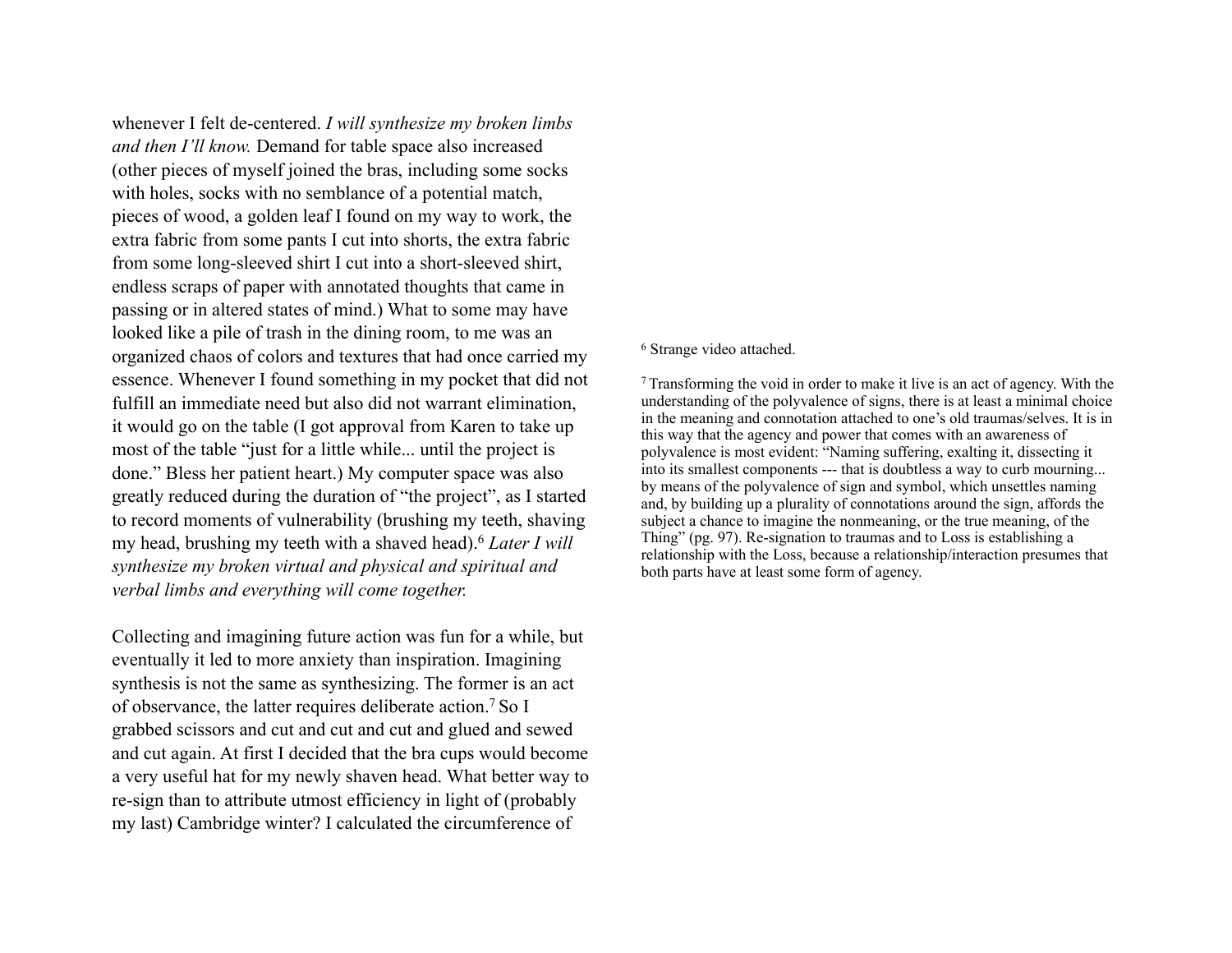my head and the degree to which each of the six cups (two breasts per bra-wearer) had to be overlapped so that it covered my whole head. My calculations must have been off because it the product started looking like a kippah.

And around the void my Capsule emerged.<sup>8</sup> A toy, an instrument, a spaceship, a planet (a transitional object?). The sound and the weight and the texture are very pleasant, I like to hold it and touch it and throw it and shake it. Out of and around all of my scraps and cuts, it/I formed. Now I am not sure if I hold it or if it holds me or if we just hold each other.

The Capsule is inhabited by hundreds (409 to be exact) of me's. Each of them gathered a tab at some point in the last three years; I can't tell which tab was collected by which of my past selves. The only moment of collection that comes to mind is a warm afternoon amidst plastic tables filled with empty cans, standing on grass for some kind of outdoor fancy big H event. The white tables were dirtied in their crevices; they looked sad, as anything --after they've been used and abandoned-- does. Or perhaps they were saddening because they revealed the ugliness of our privileged carelessness. I stayed for a couple hours after the event had ended to collect all can tabs I could find. I received multiple smiles from the cleaning staff for my seemingly serious care for the planet (I recycled all cans). That was a successful day.

There's also maybe a triple dozen not-me's in there (A couple of years ago, I very shortly dated a good natured but unexplainably boring girl. A couple of weeks in I told her I didn't want to continue dating. I evaded post-the-talk meet ups

<sup>8</sup> A ceramic vase comes into existence not just around but rather out of the void as its center. The empty space is the functional center of that which it is connected to, it works as the contrast that allows things to exist. With no central void there can be no vase. To "weave a hyper sign around and with the depressive void" (Kristeva, 99).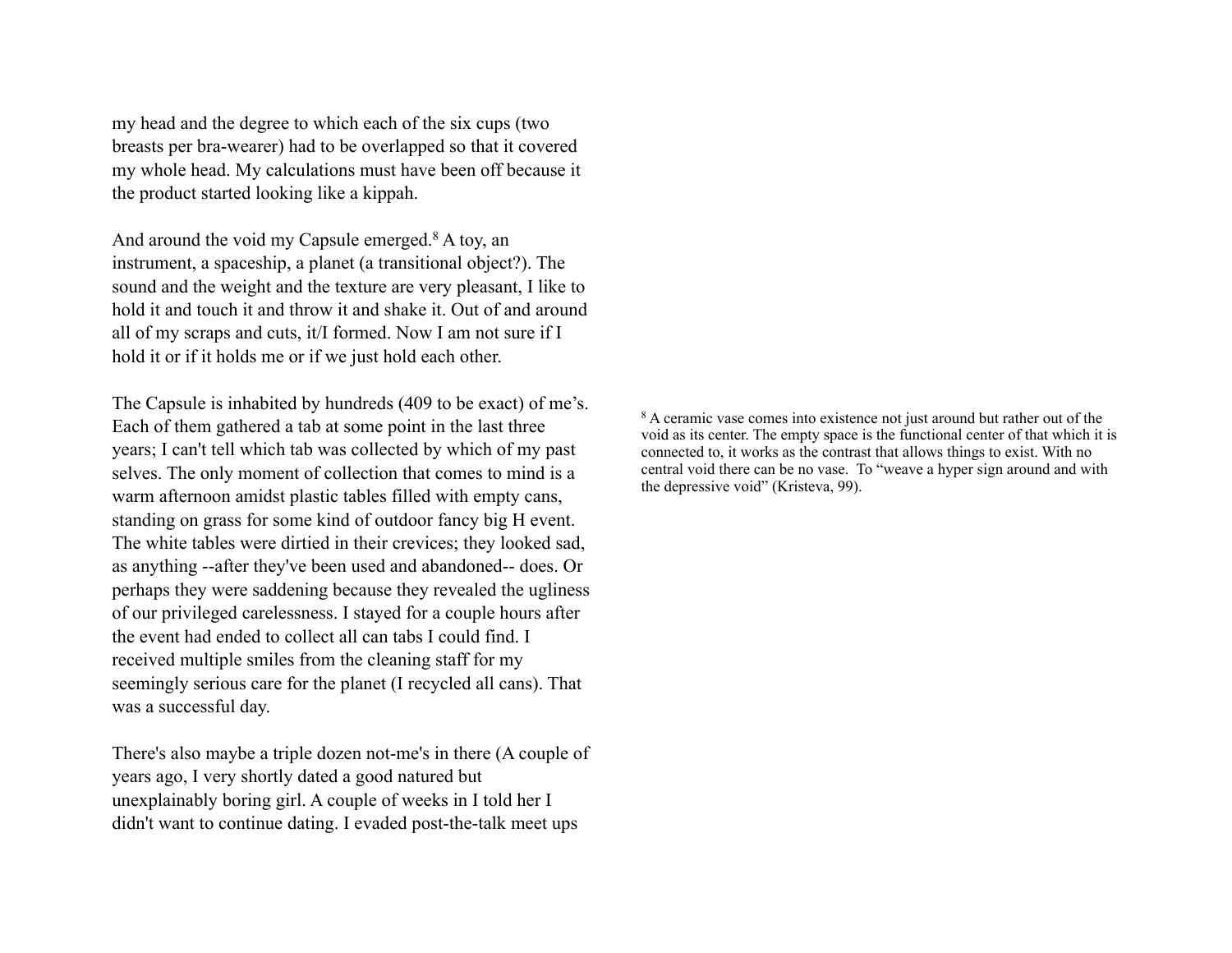but she continued to urge that something needed to be delivered. She was relentless, I stood my ground. Eventually she dropped off a bag in front of my door. Can tabs only. I would like to say this made her less boring but somehow the opposite effect was induced. I am glad she's part of my capsule).9

If you shake and and pay attention and peep into the ship through one of its red eyes, you may see some other inhabitants in it. You have to look very closely to see them. They're distinguishable not only by their lack of metallic reflection but also by their shape. These are 35 beads that used to decorate the laces of my high school Converse sneakers. Meticulously arranged to appear non-chalant, the black, yellow and green plastic beads would embrace the crossed laces of my way-toobig Converse (probably a size 9.5 for my size 7 feet; I think my dad found them on sale one day and bought them for me "because the orange was so my style." He was so clueless and excited that I decided to take a break from my adolescent bitter honesty and told him they were a perfect fit.) The Delfinas that wore those beads and the Delfinas that collected the can tabs were not the same, but the appreciation of the smallest of amulets remained. It still remains.

The inadequacy of my object is what makes it so lovable. It barely reflects light back to me, and I am sure that one day the thread will break and tabs will fall out (I broke two and bent three sewing needles while trying to sew through the wires). The glitter will fade and the fabric will stain. My Capsule does not and cannot synthesize all parts and pieces of my past selves. 9 I was inadequate even in my way of finishing things off with her. I guess it was my "flaws, symptoms, unconscious" (Fink) that she loved. I guess she was not inadequate enough... only in the Other's inadequacy, in their vulnerability and their limitedness do we find a place for ourselves, for our existence.